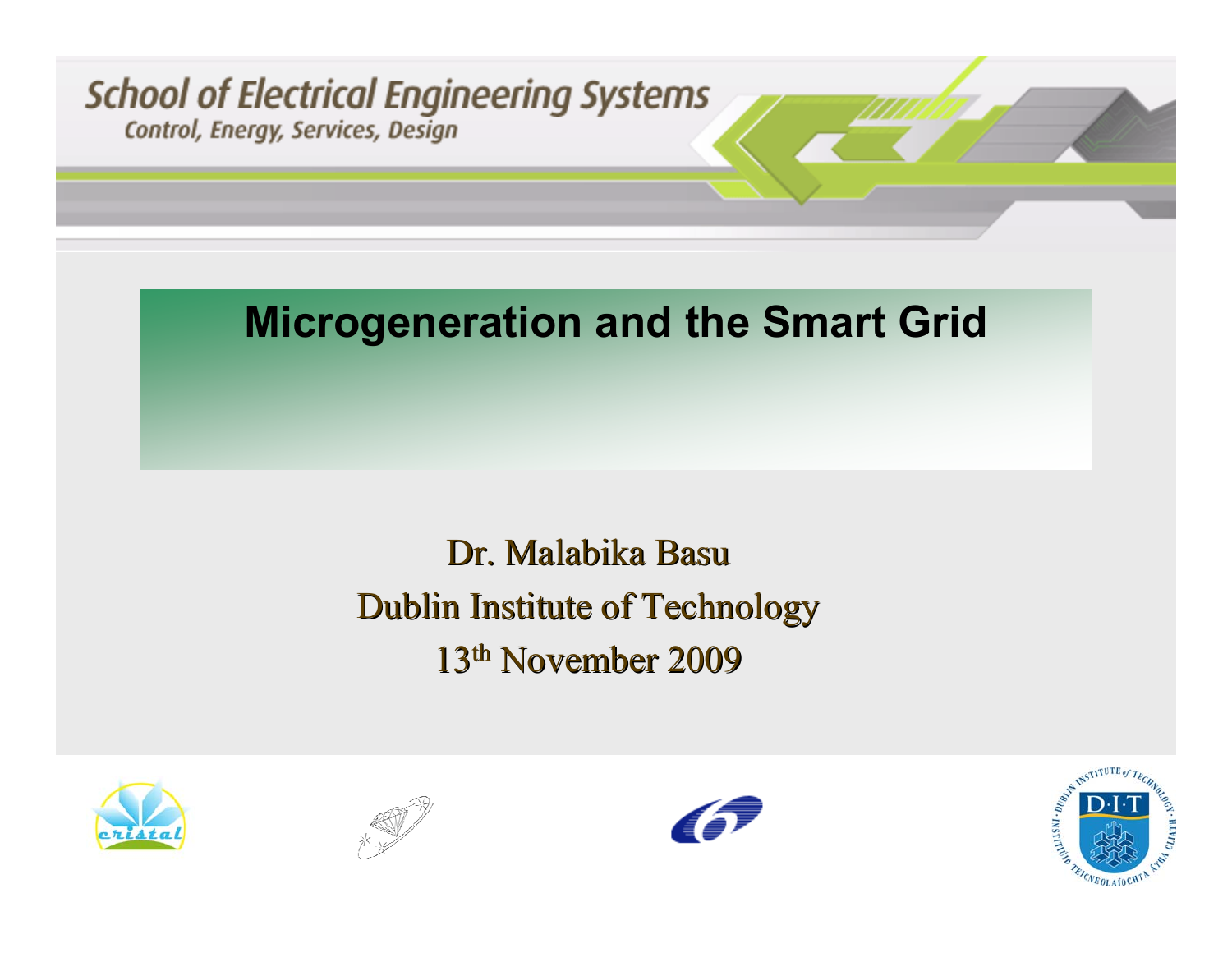# **Orientation of the talk**

- Current status of the Smart Grid
- $\bullet$  Comparison with current structure and operation of Grid
- $\bullet$  Role of Smart Grid in Integration of **Microgenaration**
- $\bullet$ Value of Smart Metering



**School of Electrical Engineering Systems** Control, Energy, Services, Design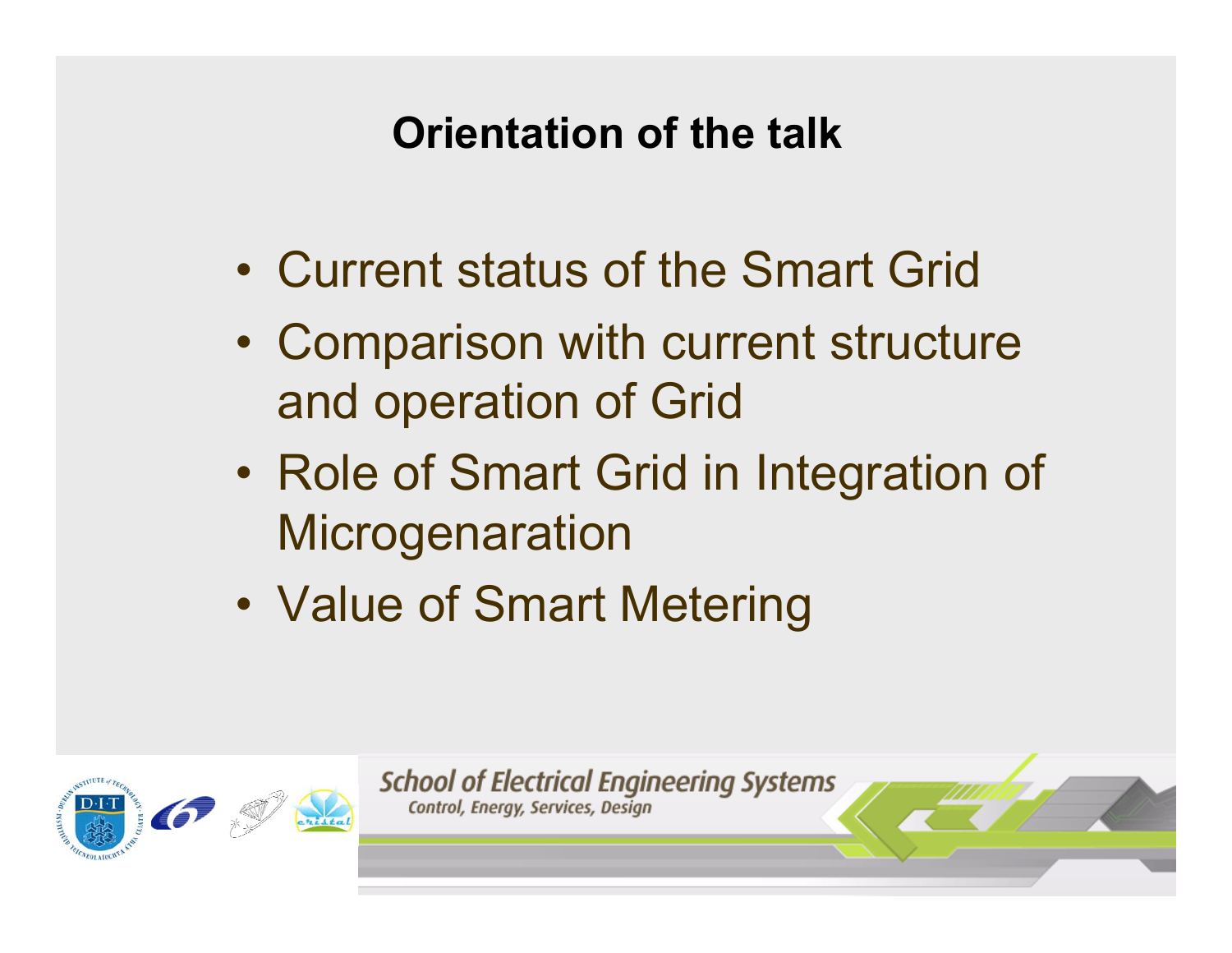### **Setting the background….**





**School of Electrical Engineering Systems**<br>
Control, Energy, Services, Design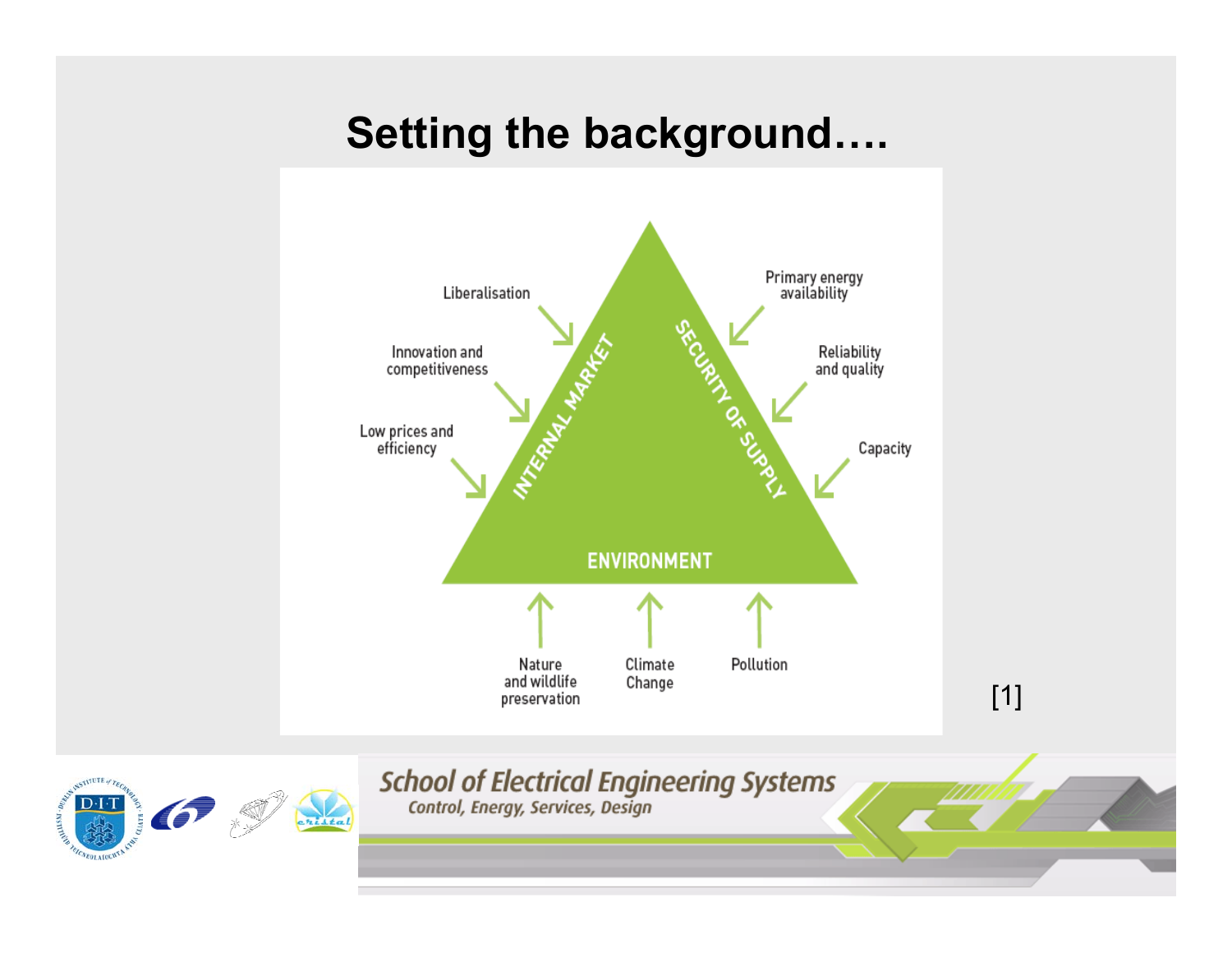## **Smart Grid; Overview**

- What is Smart Grid?
- What are the components of Smart Grid?
- Why is the Smart Grid needed?
- Changes brought about by the Smart Grid
- Benefits and impact of the Smart Grid
- Utilities Implementing the Smart Grid



**School of Electrical Engineering Systems** Control, Energy, Services, Design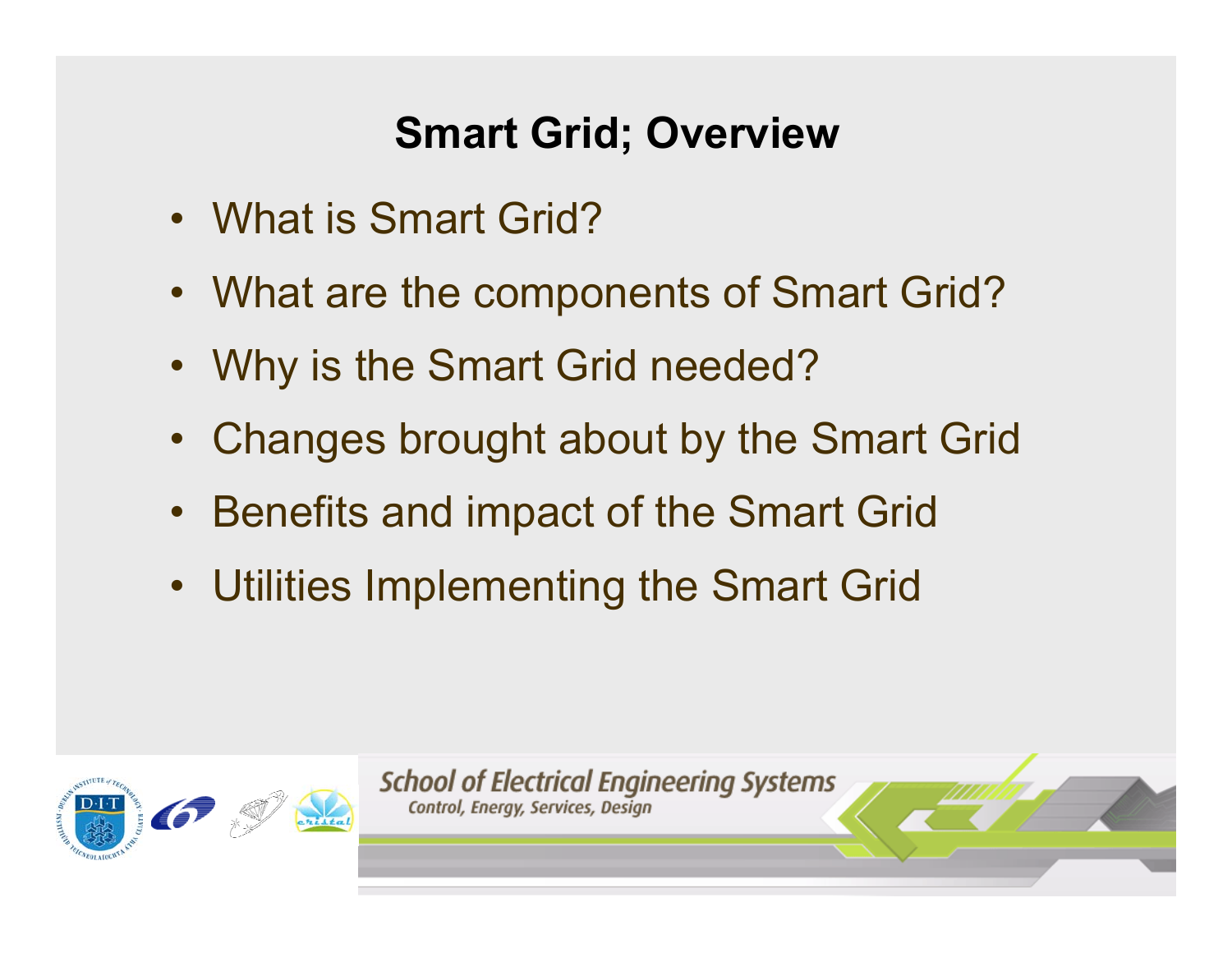## **What is Smart Grid?**

Definition: Amalgam of communication and electrical capabilities that allow utilities to understand, optimize, and regulate demand, supply, costs and reliability.

This advanced technology allows electrical providers to interact with the power delivery system and determine whether electricity is being used and from where it can be drawn during the time of crisis and peak demand.  $\frac{1}{2}$ 

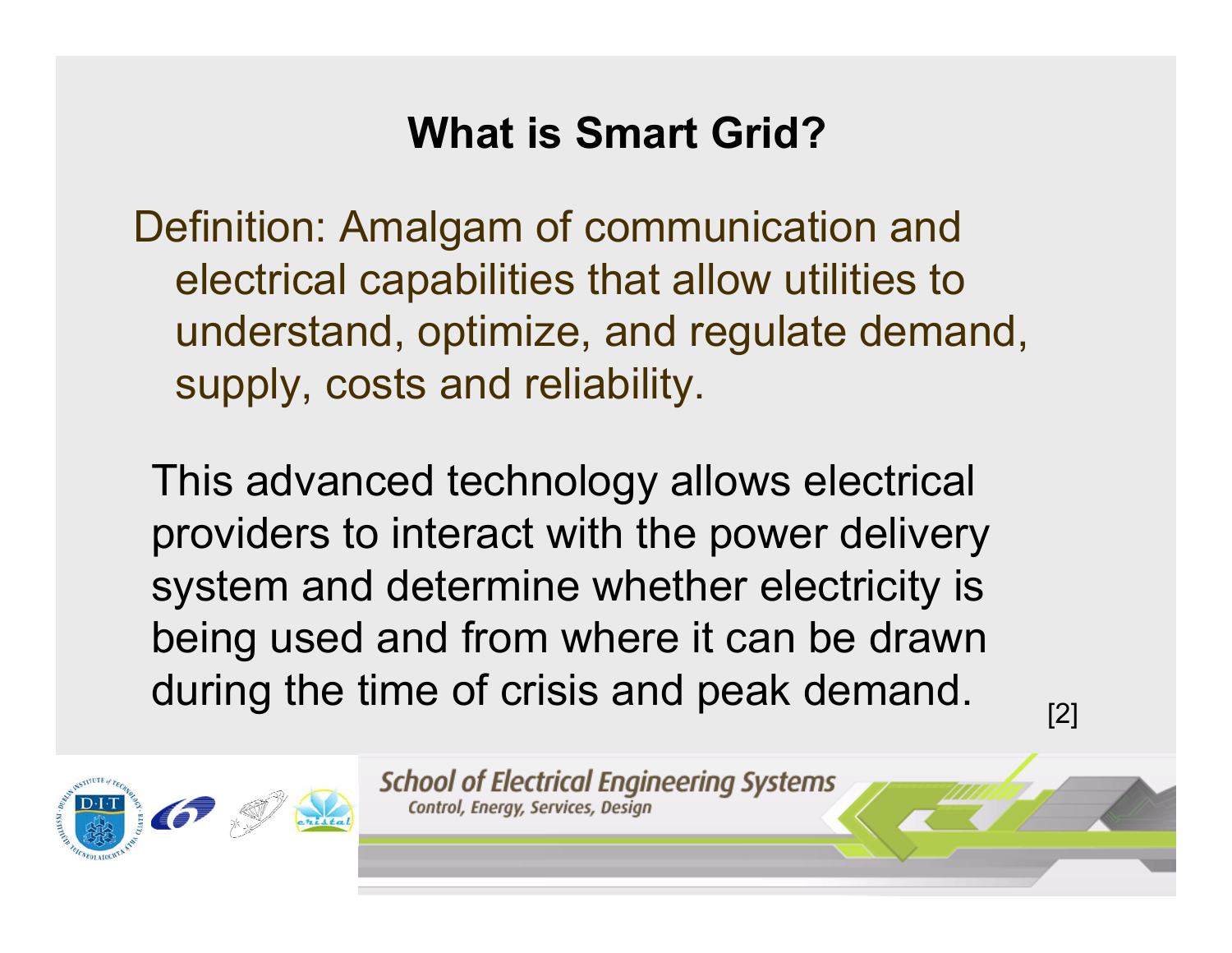#### **What are the components of Smart Grid?**

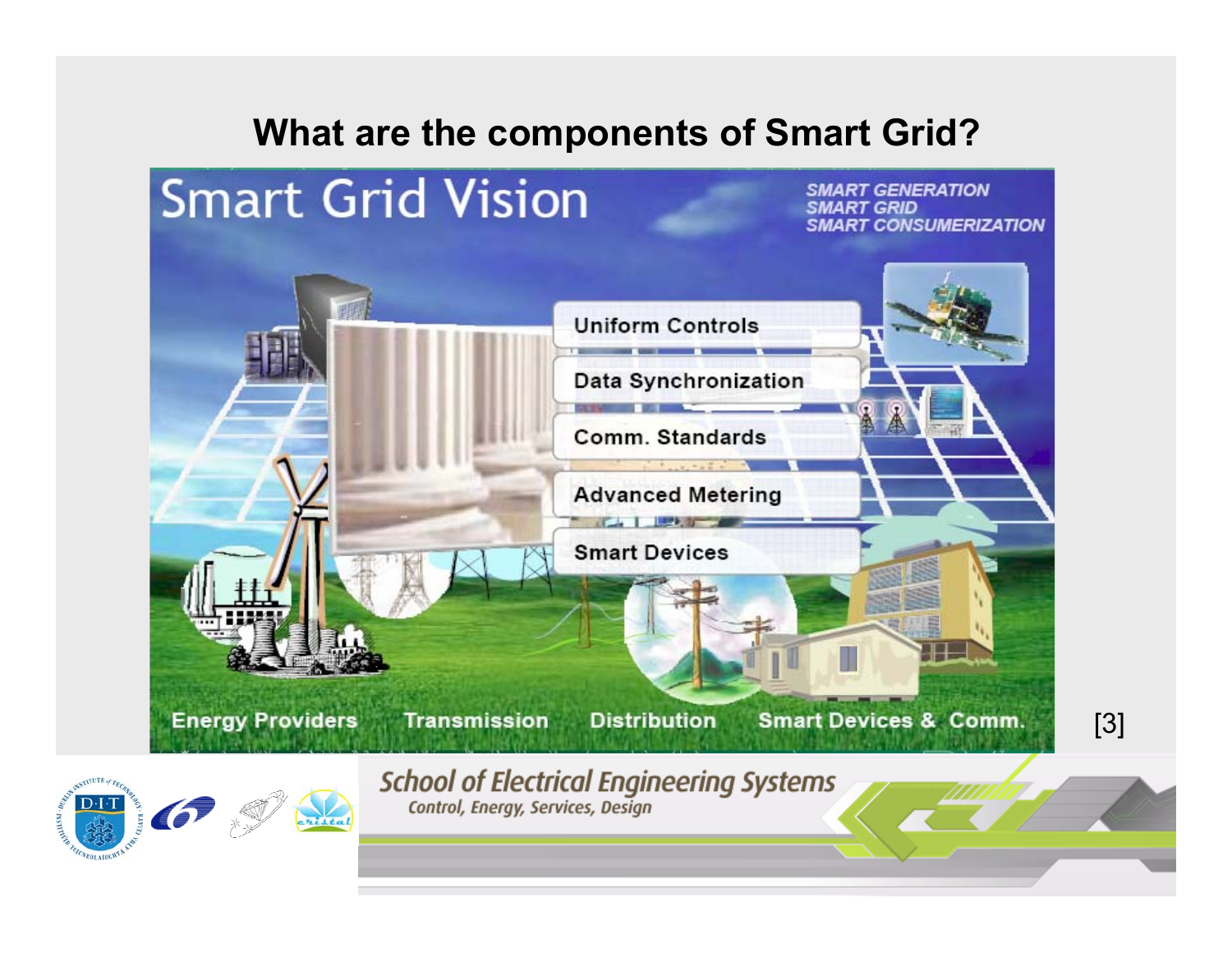## **Why is the Smart Grid needed?**

- Future grid network must be competitive and supporting environmental objective and sustainability.
- Reliable, Flexible, Accessible and costeffective will be the primary objective.
- Should accommodate both central and dispersed generation
- Options for end-users to be more interactive with both market and grid



**School of Electrical Engineering Systems** Control, Energy, Services, Design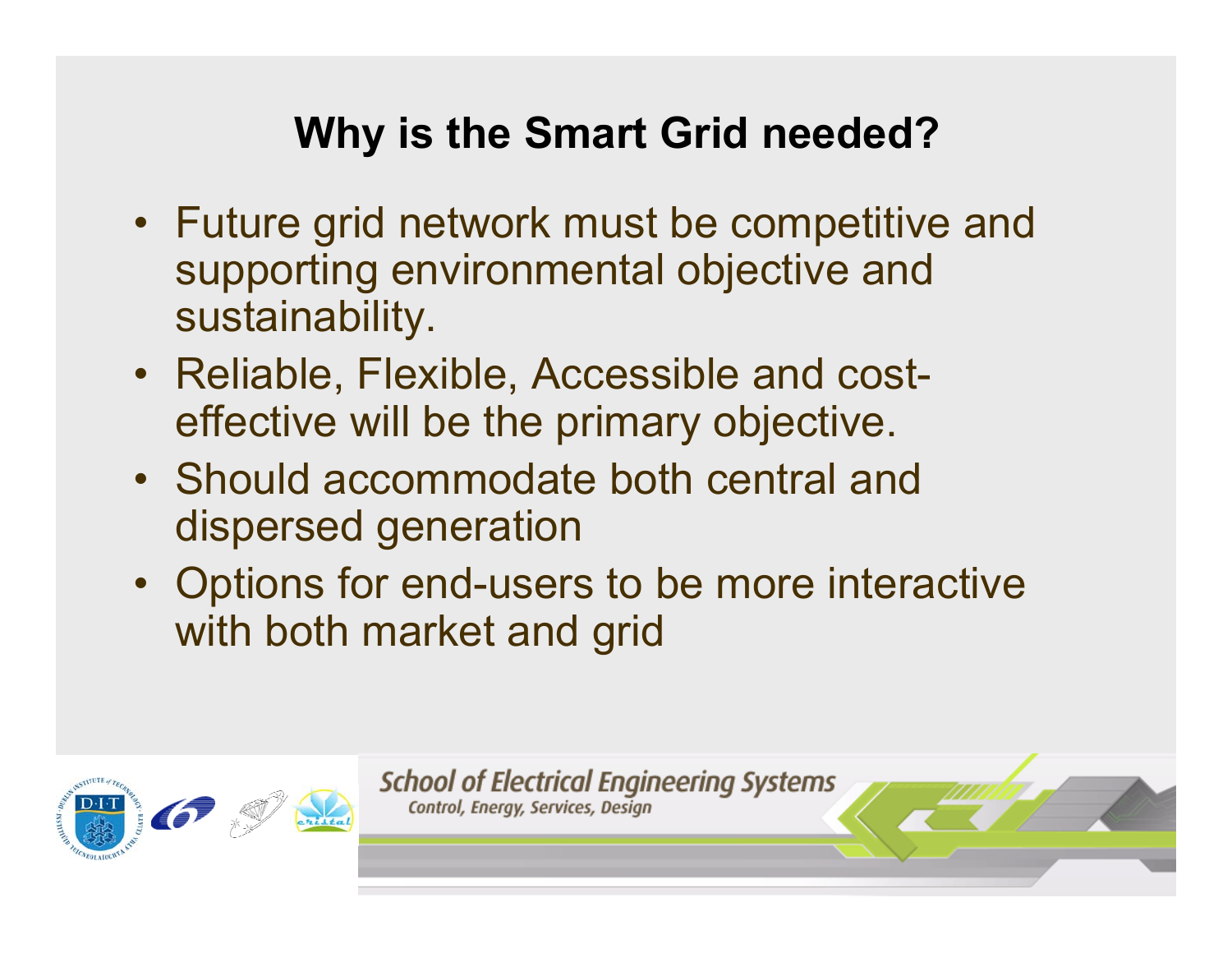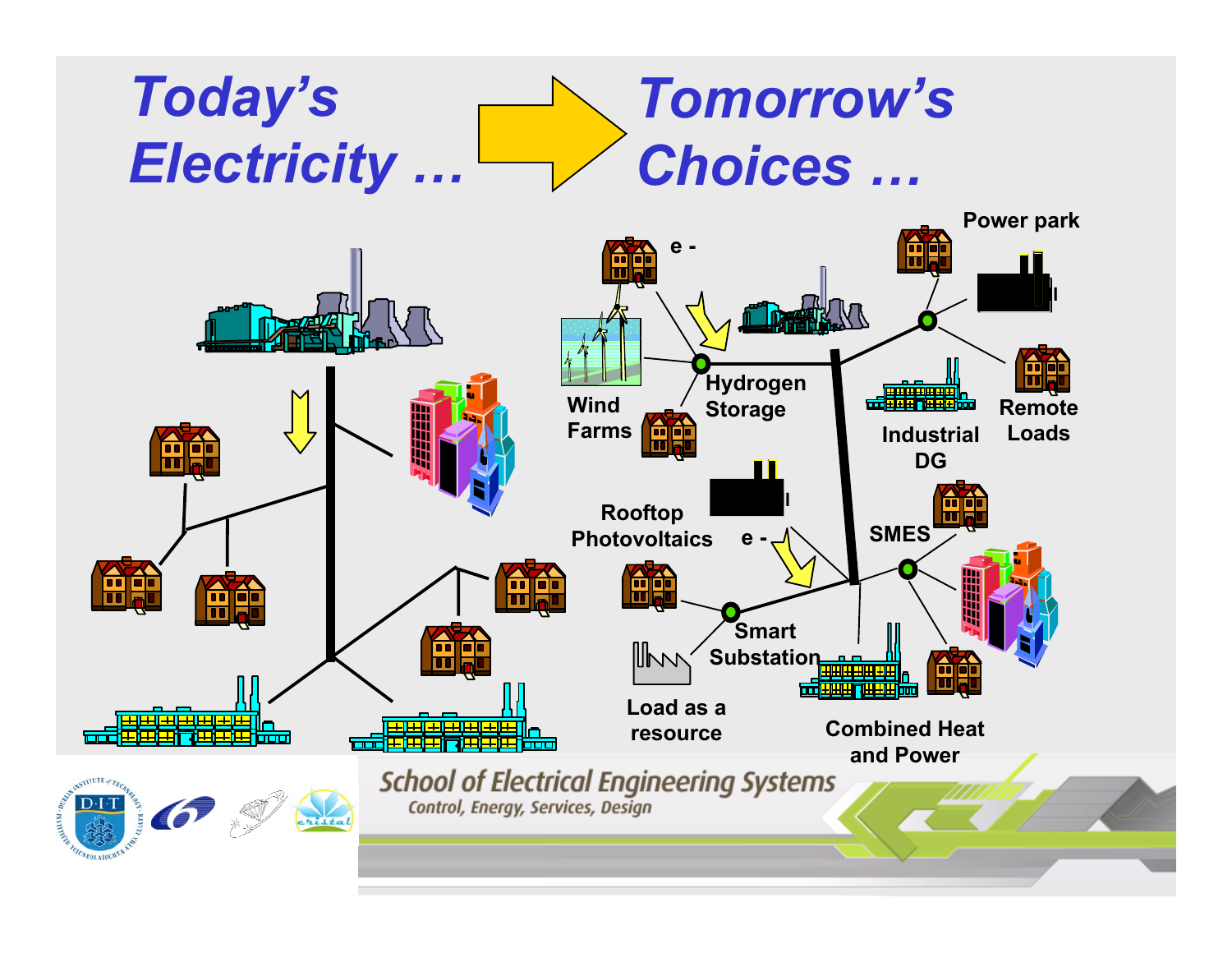| <b>Today's Grid</b>                           | <b>Smart Grid</b><br>14                                |
|-----------------------------------------------|--------------------------------------------------------|
| Electro-chemical                              | <b>Digital</b>                                         |
| One way communication                         | Two way communication                                  |
| Built for central gen                         | <b>Accommodates DG</b>                                 |
| <b>Radial topology</b>                        | Network topology                                       |
| <b>Few sensors</b>                            | Monitors and sensors through out                       |
| "blind"                                       | Self- monitoring                                       |
| <b>Manual restoration</b>                     | Self automated restoration and eventually self healing |
| Prone to failure and blackouts                | Adaptive protection and islanding                      |
| Check equipment manually                      | Check equipment remotely                               |
| Emergency decision by committees and<br>phone | Decision support system, predictive reliability        |
| Limited control over power flows              | Pervasive control systems                              |
| Limited price information                     | <b>Full price information</b>                          |
| Limited customer choices                      | <b>Full customer choices</b>                           |



**School of Electrical Engineering Systems**<br>
Control, Energy, Services, Design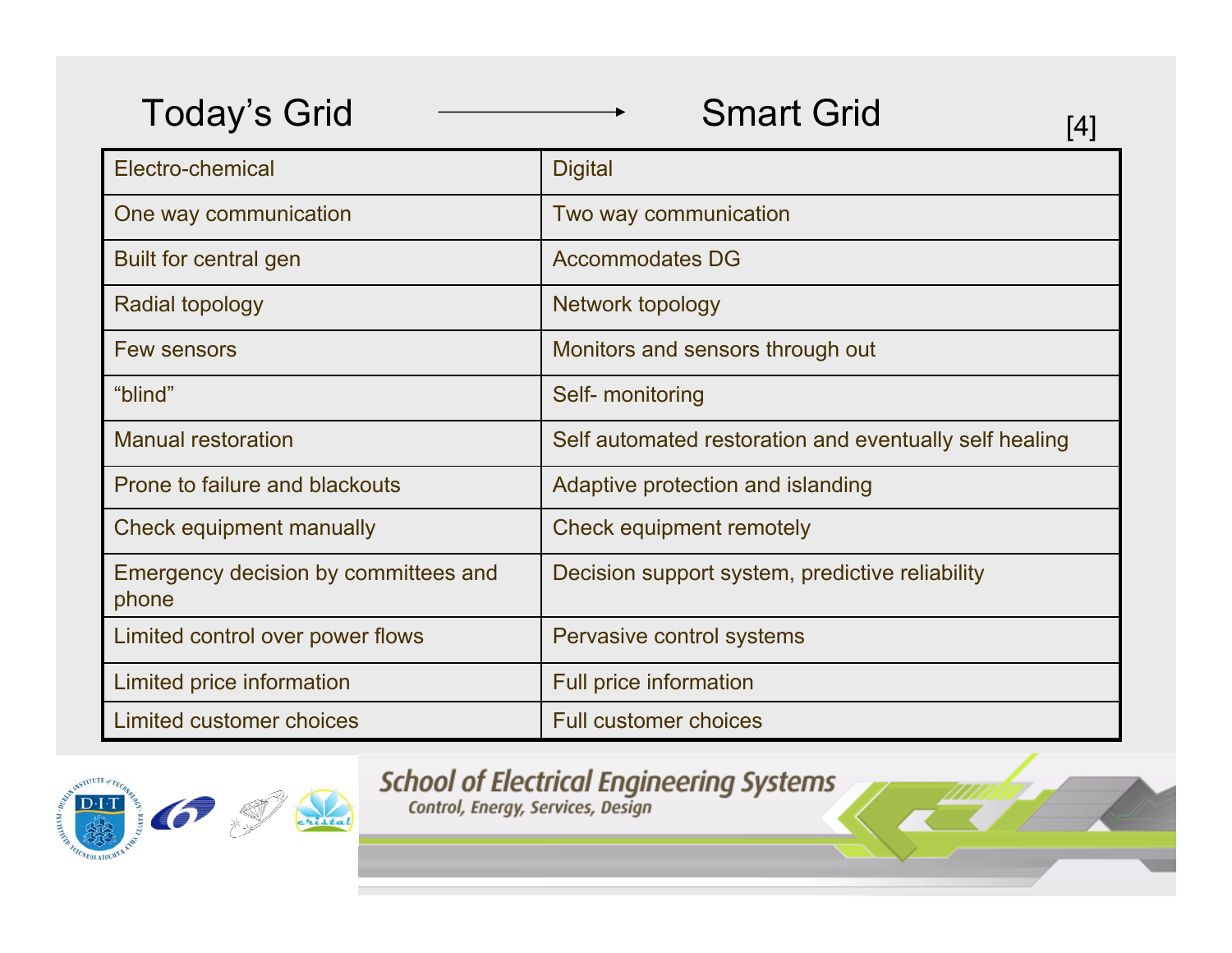### **Key Characteristics of Smart Grid**

# It is

- •Self-healing
- Adaptive
- $\bullet$ **Optimized**
- Distributed
- Integrated
- secure

# It isn't

- Self-despatching
- Self-optimising
- Self-planning
- Limited to advanced metering

**School of Electrical Engineering Systems** Control, Energy, Services, Design

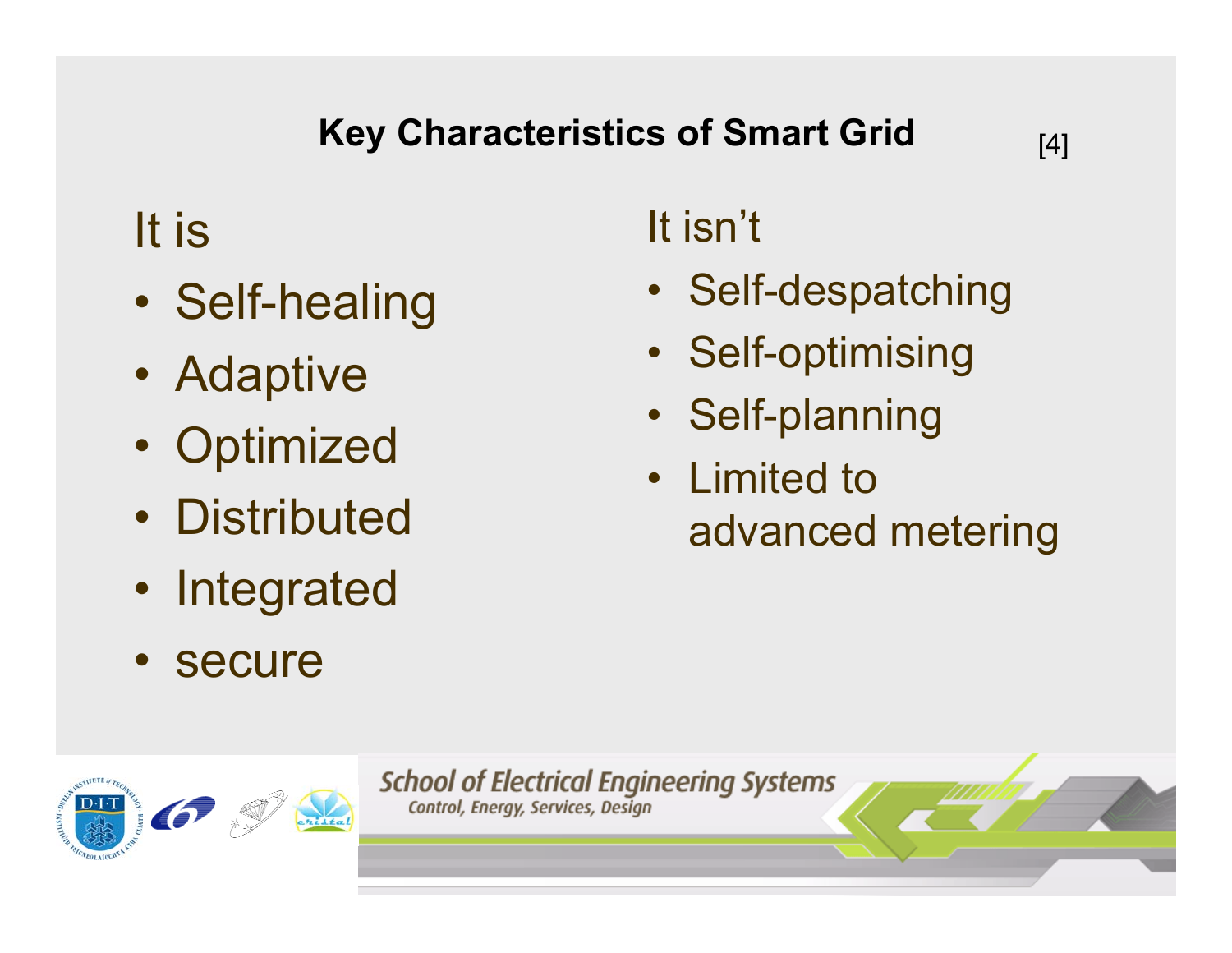### **Smart Grid in Integrating Microgeneration**



**School of Electrical Engineering Systems**<br>
Control, Energy, Services, Design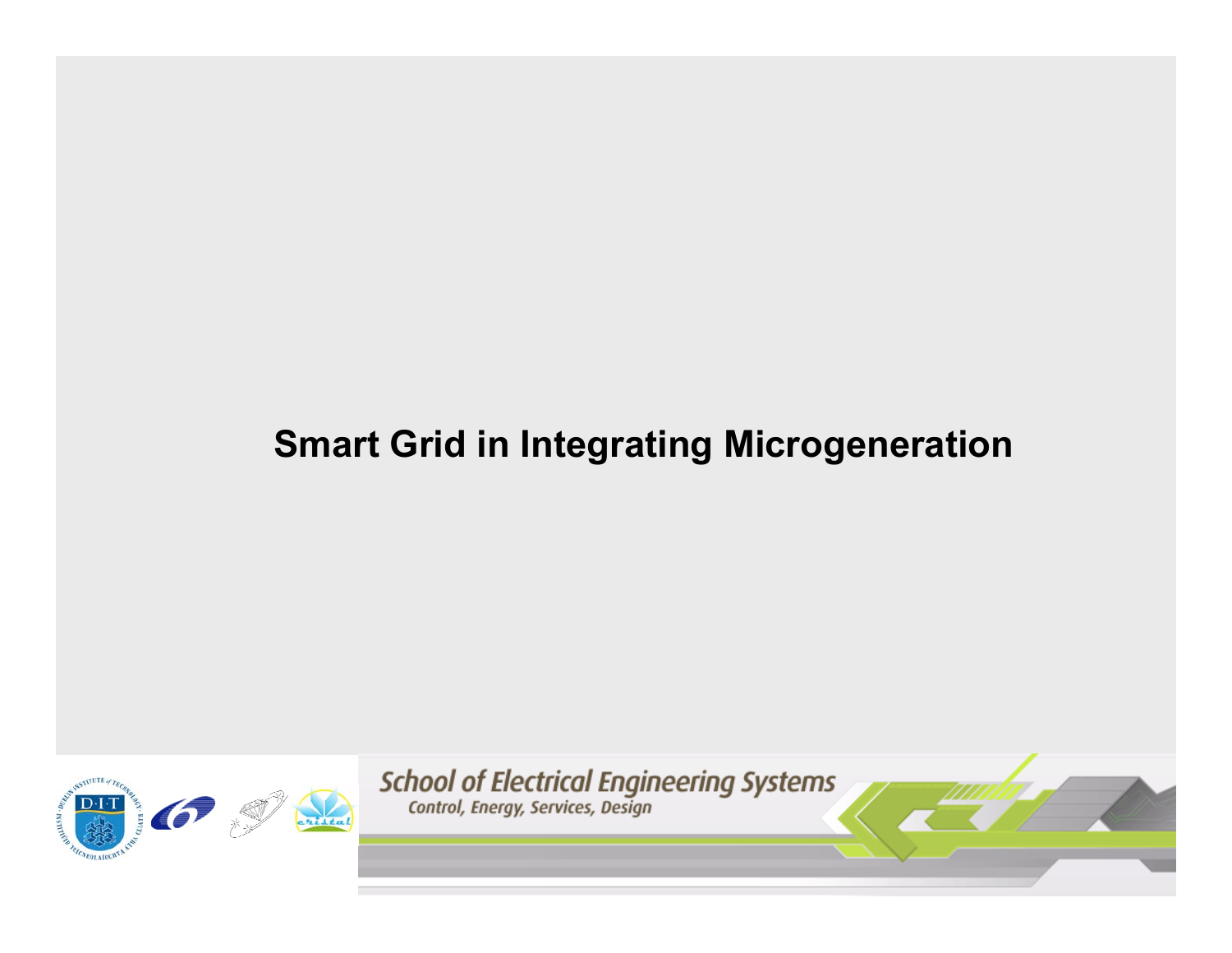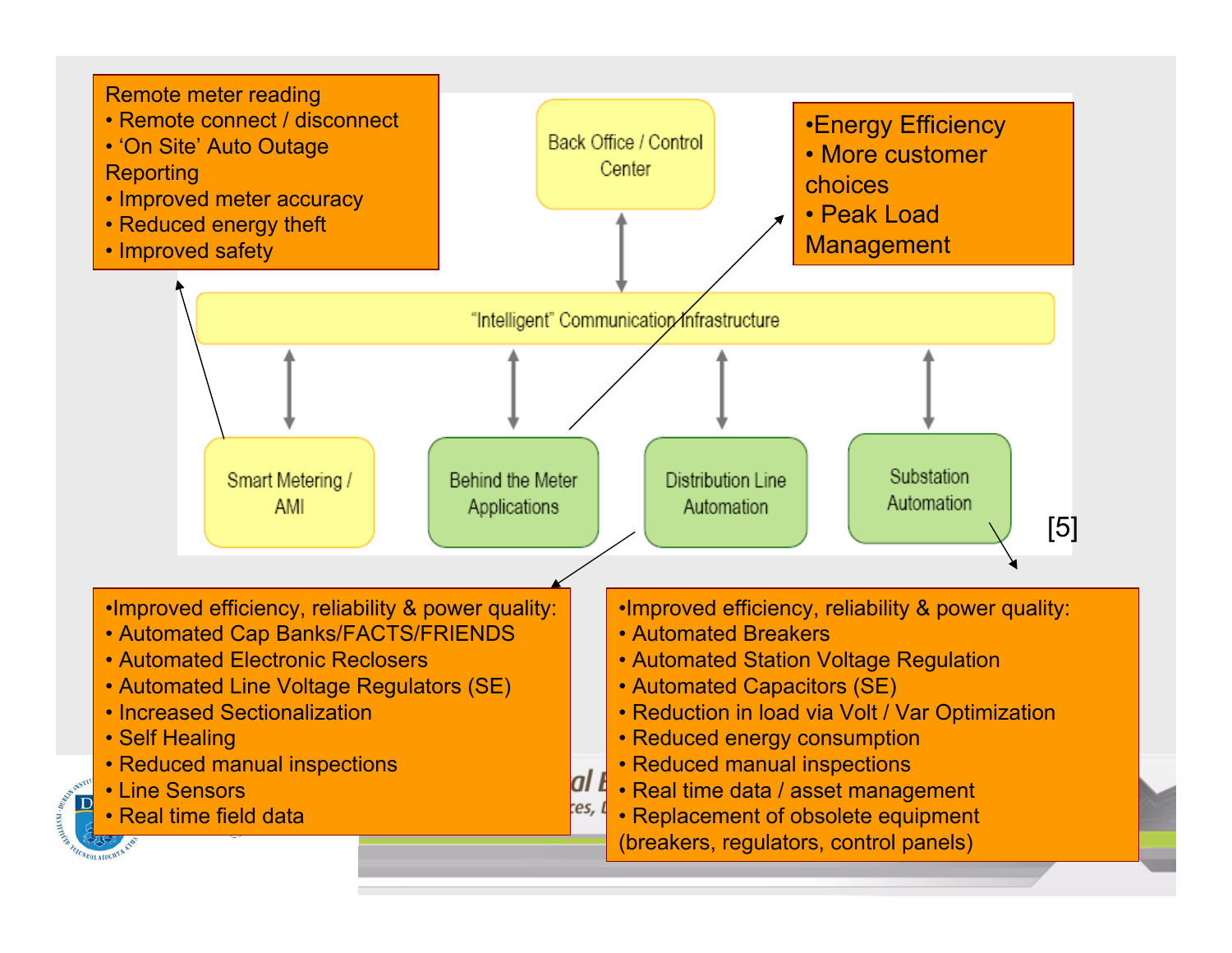### **Smart Meter will bring change in business style**

- Meter reads on premise each month
- Respond to high bill complaints
- Minimal information about energy usage
- Monthly validations
- Assigned due date for billing
- Traditional billing
- •Daily automated reads
- •Provides energy education
- In-home displays with message and information
- Daily validation
- Customer selected due dates
- • Prepaid billing, pricing options and standard offers



**School of Electrical Engineering Systems** Control, Energy, Services, Design

13 May 2008

[4]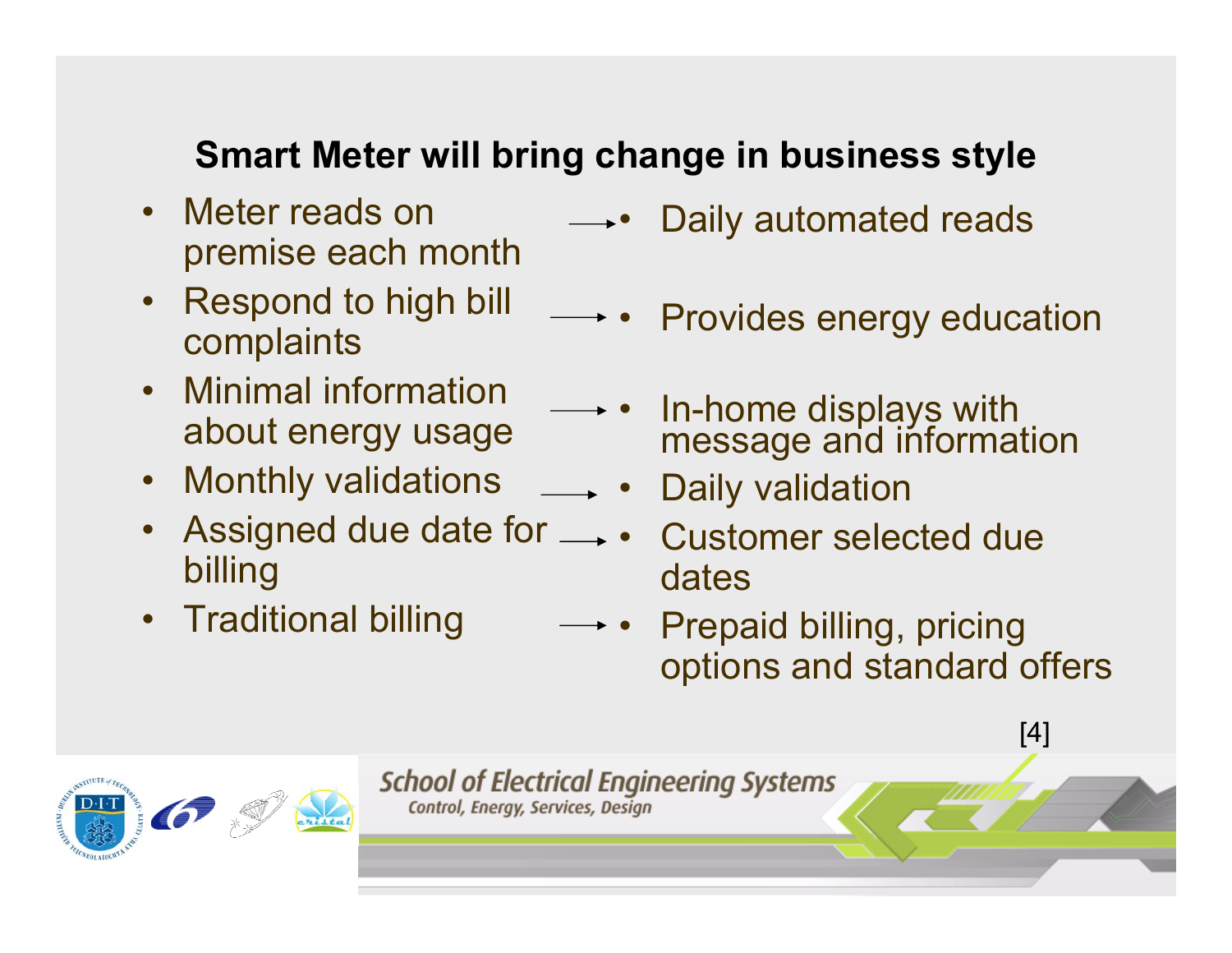## **Value of Smart Metering**

Smart Grid will aid revolution in 2 levels

- Enhance ability to generate and export power locally
- Enable more consumer choice and control



**School of Electrical Engineering Systems** Control, Energy, Services, Design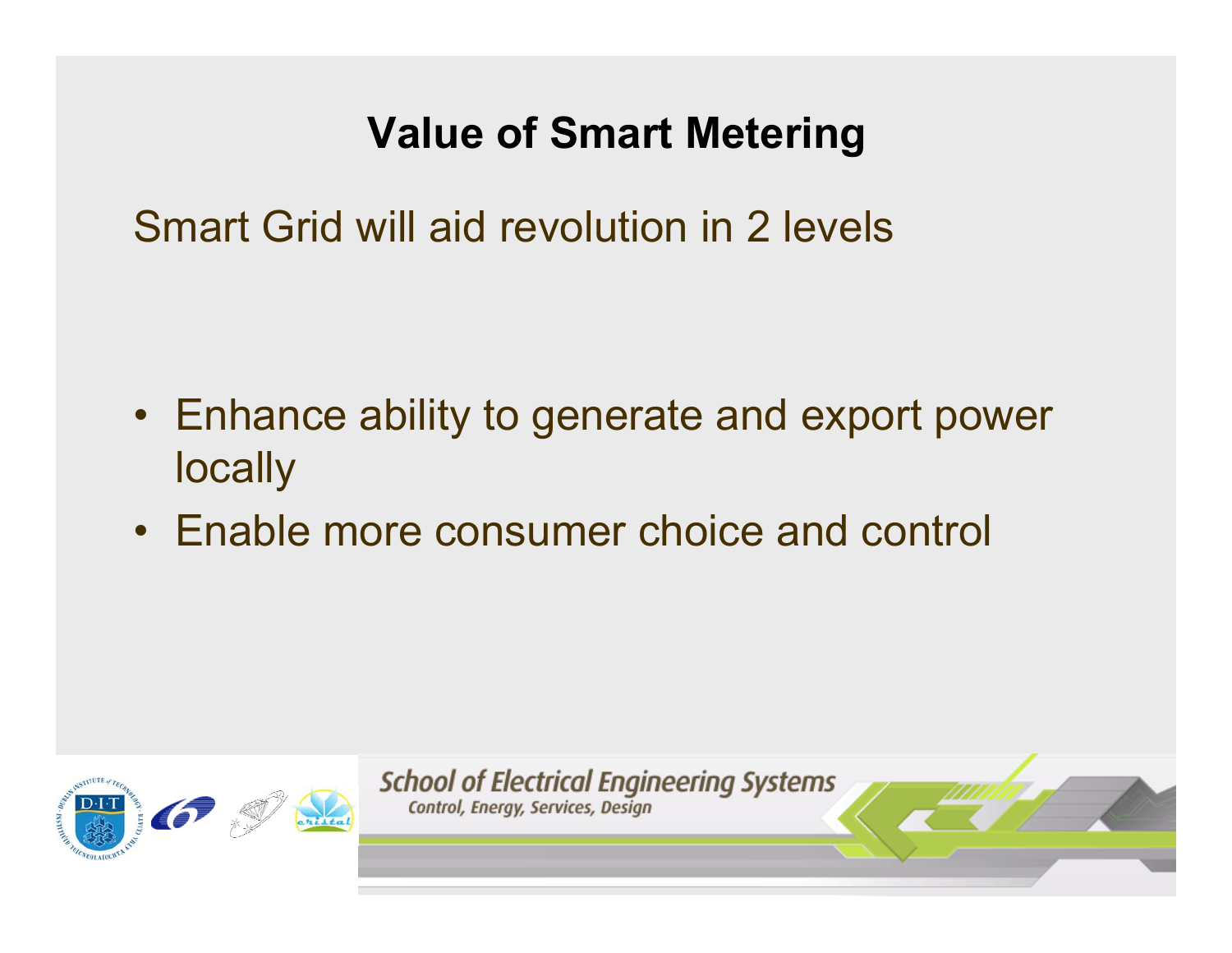#### **Advantage of Smart Metering: Example**

 $\bullet$  Suppose wind is blowing- can the system in your house react to surplus of cheap energy by switching immersion heater, or charging your EV?



**School of Electrical Engineering Systems** Control, Energy, Services, Design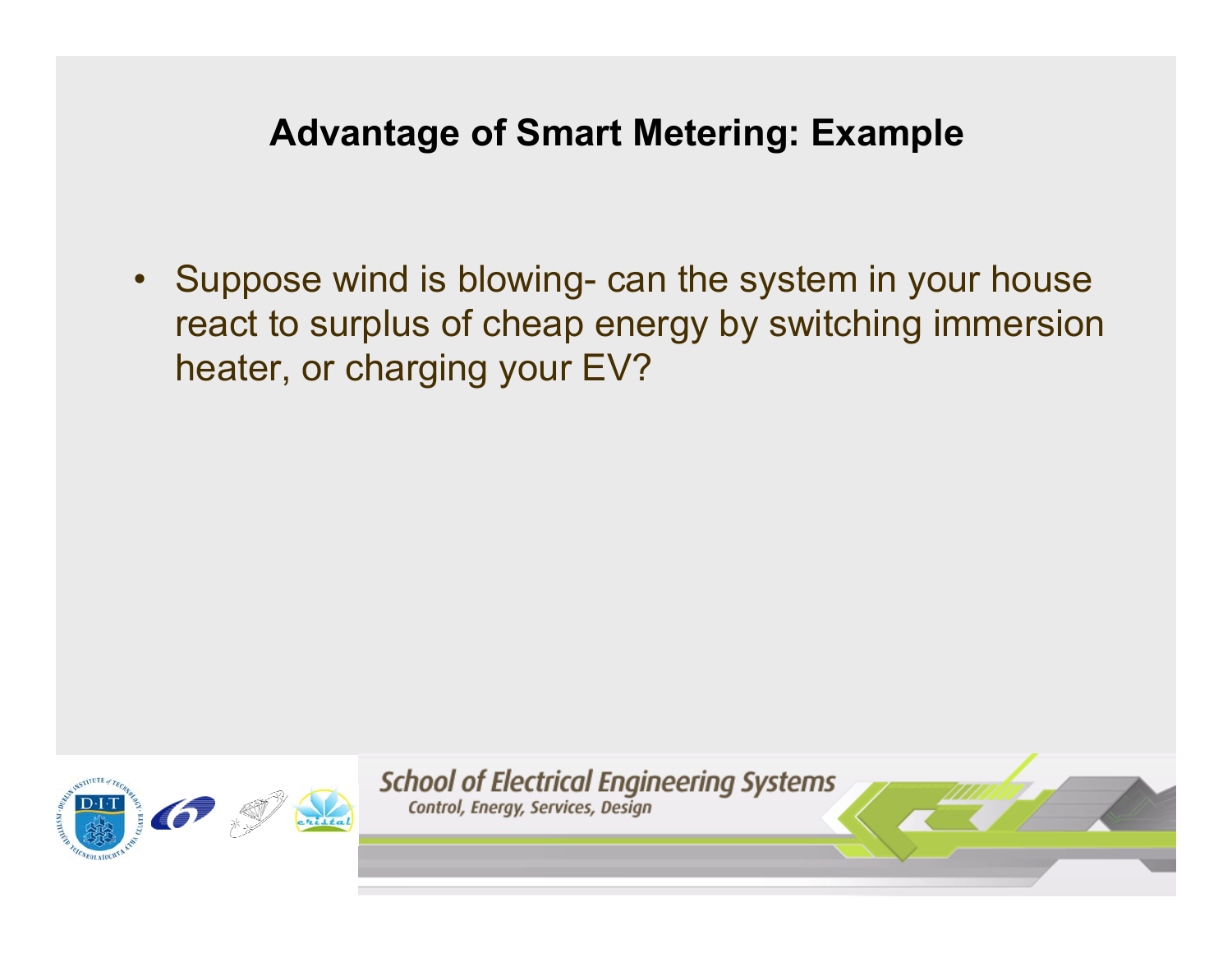### **Example of advantage of Smart Metering**

- • Would you like to sell your Microgeneration at peak grid demand?
- • Would you like to charge your car battery at low demand?
- • Would you like to do active load management?- example washing machine

My washing machine can be moved everyday between 17- 24 hrs My washing machine can be moved everyday between 8 -23 hrs The connection of my washing machine can be delayed for maximum 4 hours No possible control over washing machine

[6]



**School of Electrical Engineering Systems** Control, Energy, Services, Design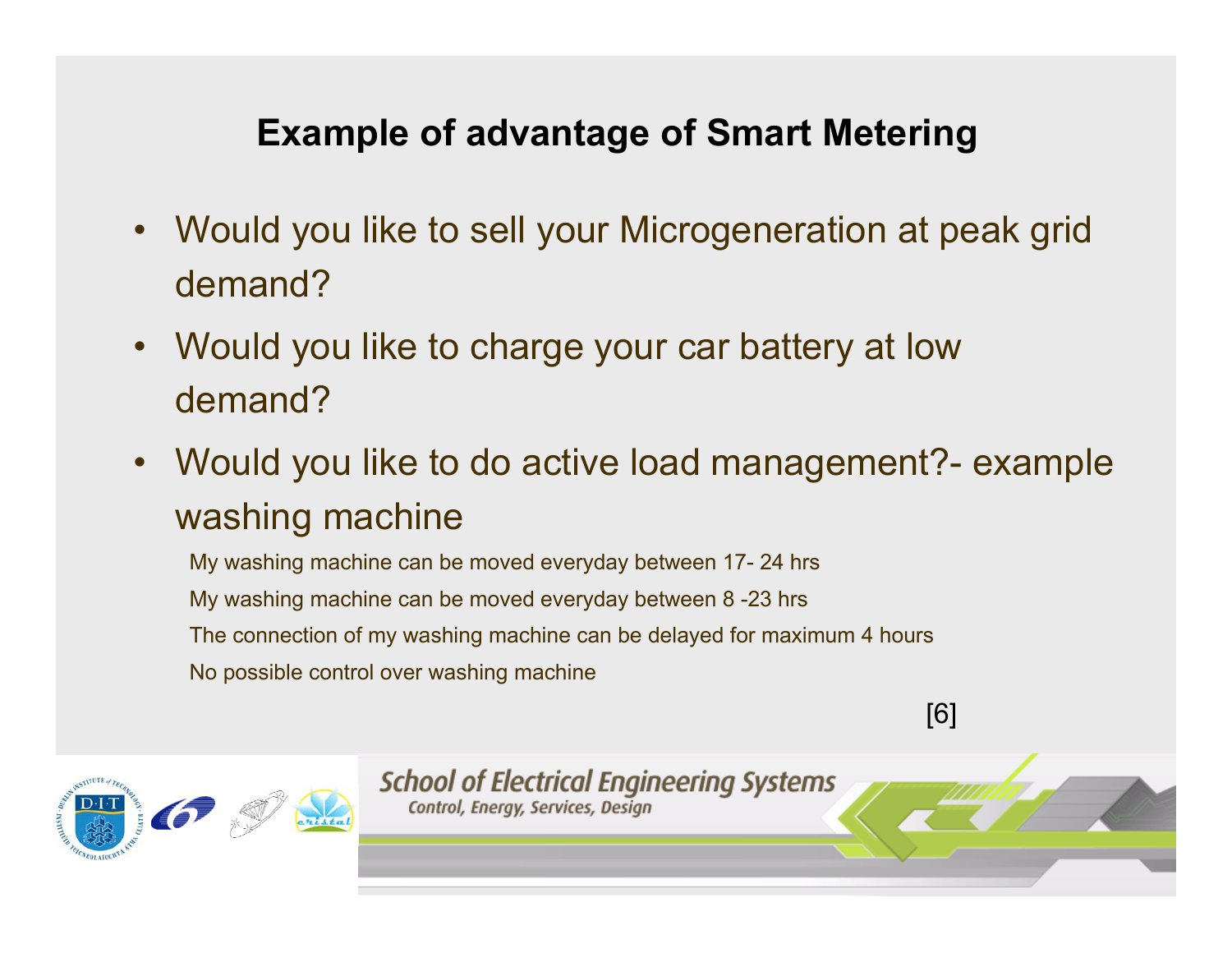# **Conclusion**

- A paradigm change is inevitable
- Vision of Smart Grid is laid out, but only technology is not enough
- Need research demonstration and deployment
- Commercial and regulatory issues sorted out
- •Its about making connection- issues for Gov, customer and individual
- Smart Metering is the best opportunity to extend the concept of full active distribution management allowing full use of renewable power sources and increasing energy use



**School of Electrical Engineering Systems** Control, Energy, Services, Design